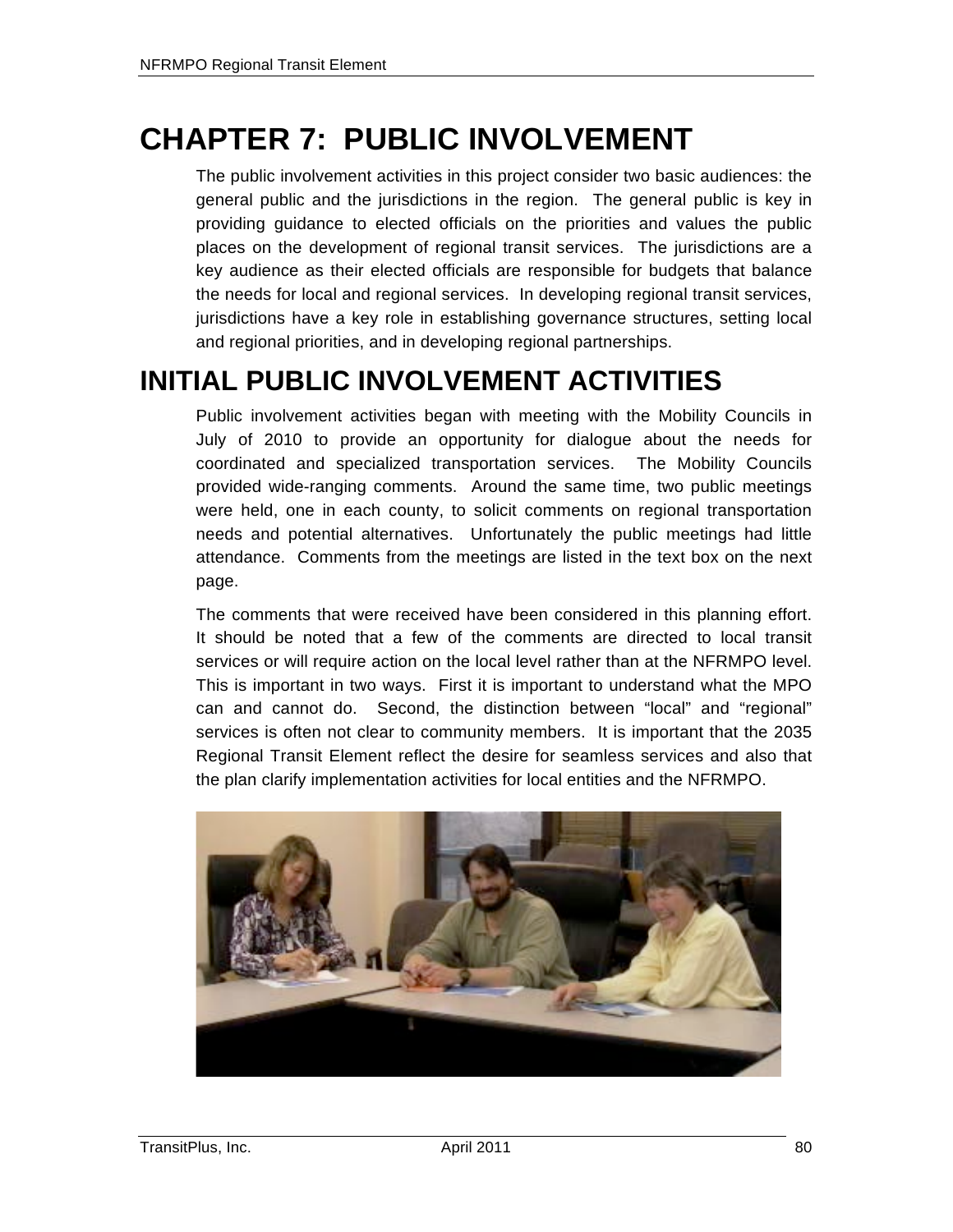### INITIAL COMMENTS FROM MOBILITY COUNCILS

- 1. A strategic plan needs to be developed and progress made towards implementing it.
	- a. Providing commuter services is an important part of the regional transit service plan.
	- b. Service should be seamless for the user, for both fixed route and paratransit services.
	- c. There should be consistency in fares and services, reducing gaps in services.
	- d. Improve consistency between transit systems in eligibility and fares for paratransit services.
- 2. Develop stable funding for transit services both local and regional.
- 3. Develop linkages between land use planning and transportation policies at the regional and local levels.
- 4. Develop partnerships or programs with employers that address transit services for employees and/or childcare needs.
- 5. Develop services connecting the paratransit services in various locations. Generally the consensus was that getting regional commuter services in place is a first priority (and Mobility Council members in Larimer County commented on the value people with disability have found from the new FLEX service). However, there were comments on the importance of having paratransit services between communities that does not require a transfer, particularly in bad weather.
- 6. Maintaining and strengthening the volunteer driver programs in both Larimer and Weld counties. This will require dedicated funding for starting up services in new locations.
- 7. Develop a single center for transit service information, at least for each county.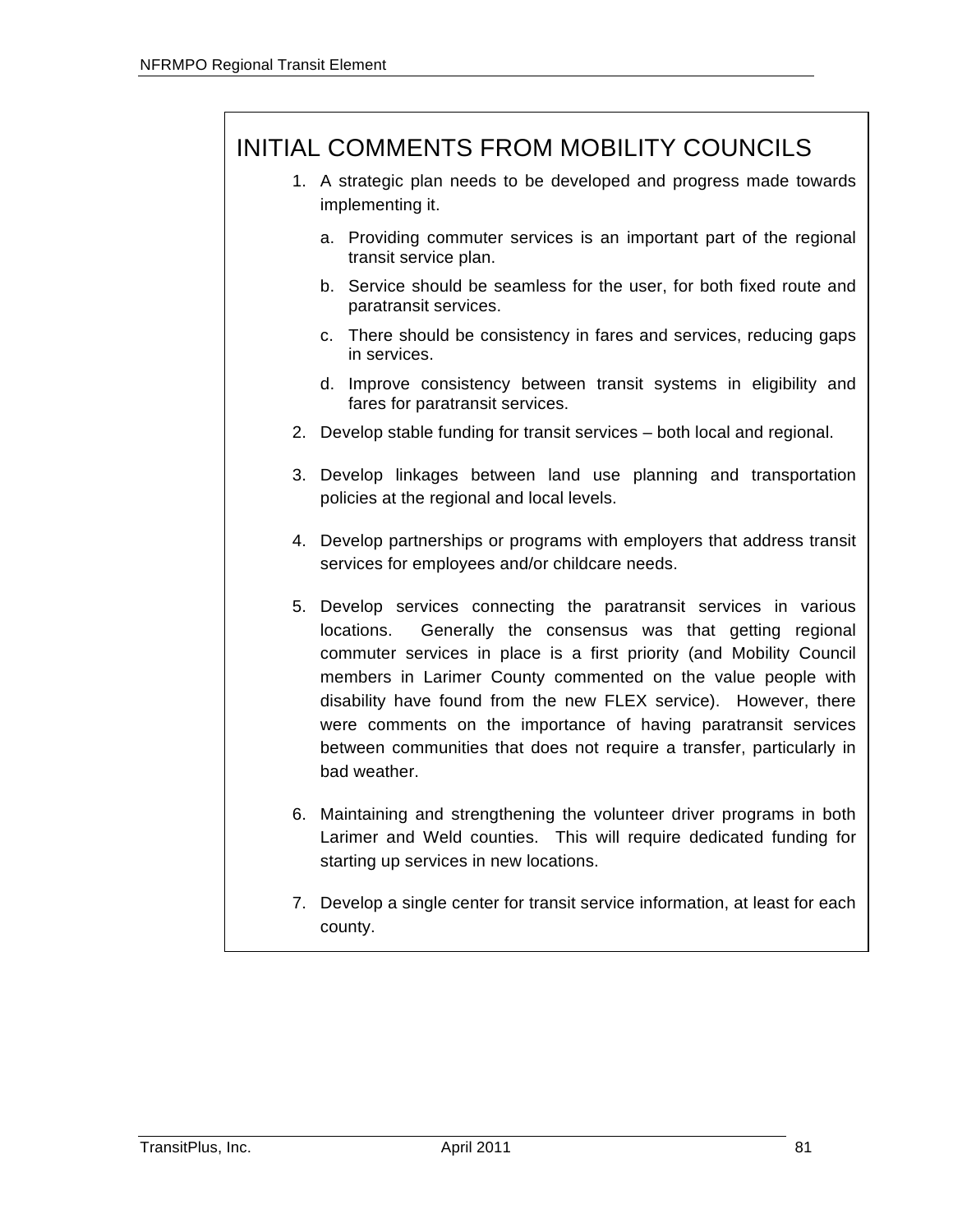## **PUBLIC OUTREACH ON DRAFT PLAN** PRESENTATIONS TO LOCAL STAKEHOLDERS

Once the draft plan was prepared, NFRMPO staff conducted varied public involvement activities that included presentations to:

- Larimer County Mobility Council
- **Weld County Mobility Council**
- **Loveland Transportation Advisory Board**
- **Fort Collins Transportation Board**
- Greeley Citizens Transportation Advisory Board
- Fort Collins Area Chamber of Commerce Local Legislative Affairs **Committee**

Local jurisdictions were also given the opportunity for a study session for councils or boards. All jurisdictions choosing to participate in this outreach activity referred the item to their transportation advisory board. These boards and the mobility councils contain a wide range of citizens with an interest in transportation in the MPO region.

These presentations primarily provided information about the alternatives and offered a forum for discussion. Comments were solicited on the service alternatives and corridor priorities for the development of transit services. Comments were also solicited on the importance of regional transit and on the balance between developing regional transit services and strengthening local transit services.

Good questions were raised such as ones about financing, the level of subsidy that would be needed per passenger, the timing of service development and relationship of regional service development to local transit services. The meetings provided an opportunity for the groups to discuss their preferences and opinions.

The stakeholders on these boards generally supported the development of regional transit services with overall the comments among the participants in support of the Moderate or High alternatives. Boards were hesitant to vote on a preferred alternative, in part because this was their initial exposure to a fairly complex plan. The MPO staff returned to the Fort Collins Transportation Board for a second meeting for the purpose of obtaining a recommendation on a preferred alternative, and the group selected the High Alternative.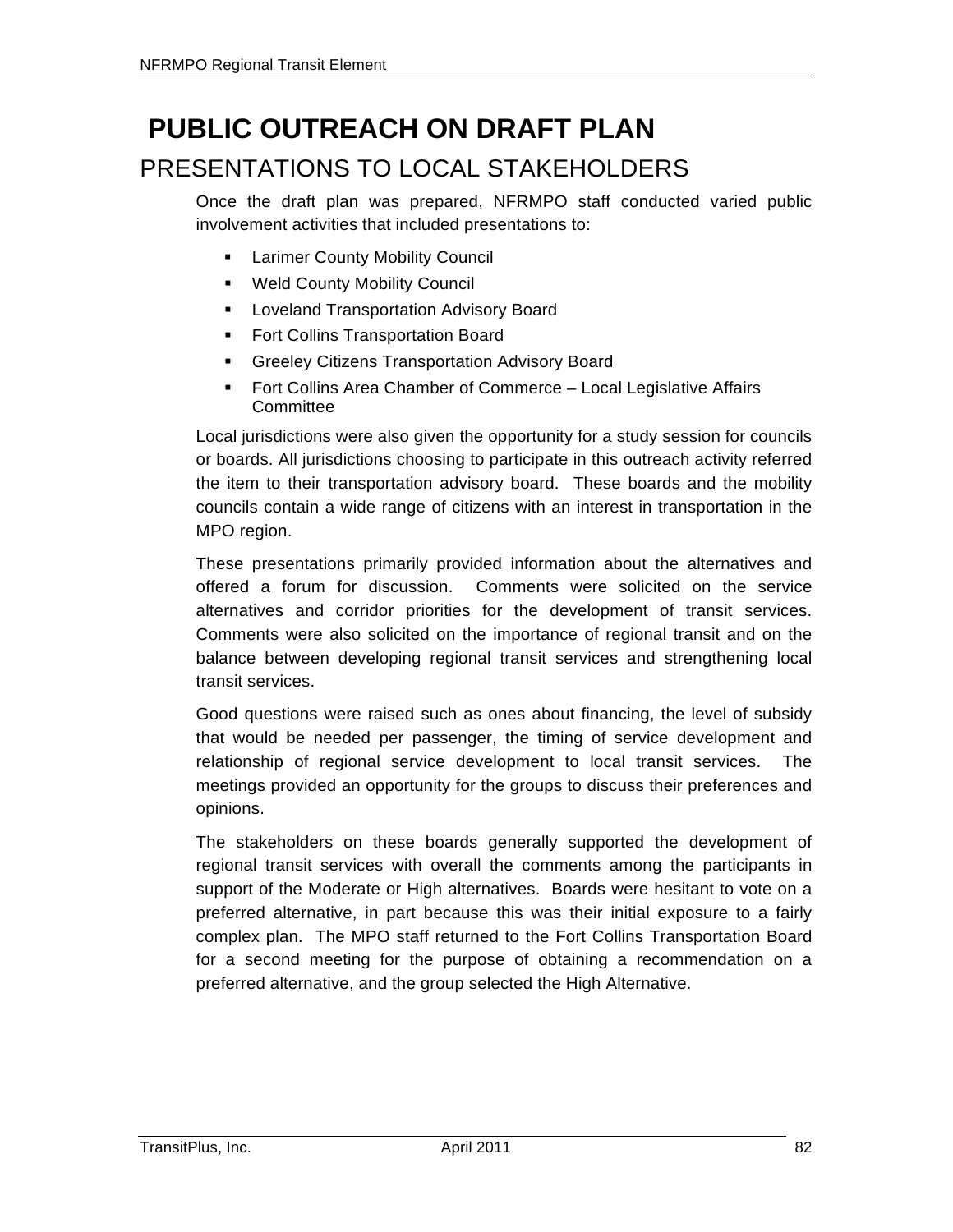### PUBLIC MEETINGS

In order to reach a broader group of citizens, county-wide public meetings were also held. The Weld County meeting was held in Greeley on April 4, 2011 and the Larimer County meeting was held in Fort Collins on April 11, 2011. Each meeting was advertised for one week in the local newspapers, 350 flyers were posted on cars in the park-and-ride lots in the region, and an announcement was sent to several hundred participants in the Van-Go program. Samples of the advertisements and flyers, as well as sign-in sheets, are contained in Appendix F.

The meetings began with a PowerPoint presentation describing the planning process, findings, alternatives, and recommendations. Questions were taken and discussion ensued. In the Weld County meeting, the participants were all supporters of developing transit services. In Larimer County one of the participants was skeptical of the value of developing regional transit services, a position reflective of many residents of the region. Some of the primary questions and discussion items are summarized below.

#### Weld County Meeting

A number of questions revolved around the unsuccessful Highway 34 service. Why did it not succeed? What would you do differently? Is there potential for future service to be successful?

Discussion revolved around the fact that Highway 34 is indeed a difficult corridor to serve. A corridor service plan is recommended for this and all corridors to address issues such as business access, pedestrian safety, and connections to local transit services. One option for doing things differently would be to have it operate in more of an express mode, connecting with a direct transfer to FLEX service. David Averill noted that there is a trade-off between job access and effective regional connectivity. One possibility could be not starting service in this corridor again until there is a regional hub and local circulator services around the Centerra development.

Similarly, there were questions about the FLEX route to Denver and its success. It was noted that the FLEX route is indeed considered successful as it is carrying 16-18 passengers per hour. However, it has not yet attained the program ridership goals.

The difficulties surrounding funding for regional service were discussed. An audience member asked if a Regional Transit Authority be an asset for funding and the response was affirmative.

There was also discussion about how the Regional Transit Element relates to the North I-25 EIS. The Moderate Alternative is similar to the preferred alternative in the North I-25 plan. The Regional Transit Element addresses the institutional and financial aspects of service development whereas the North I-25 EIS had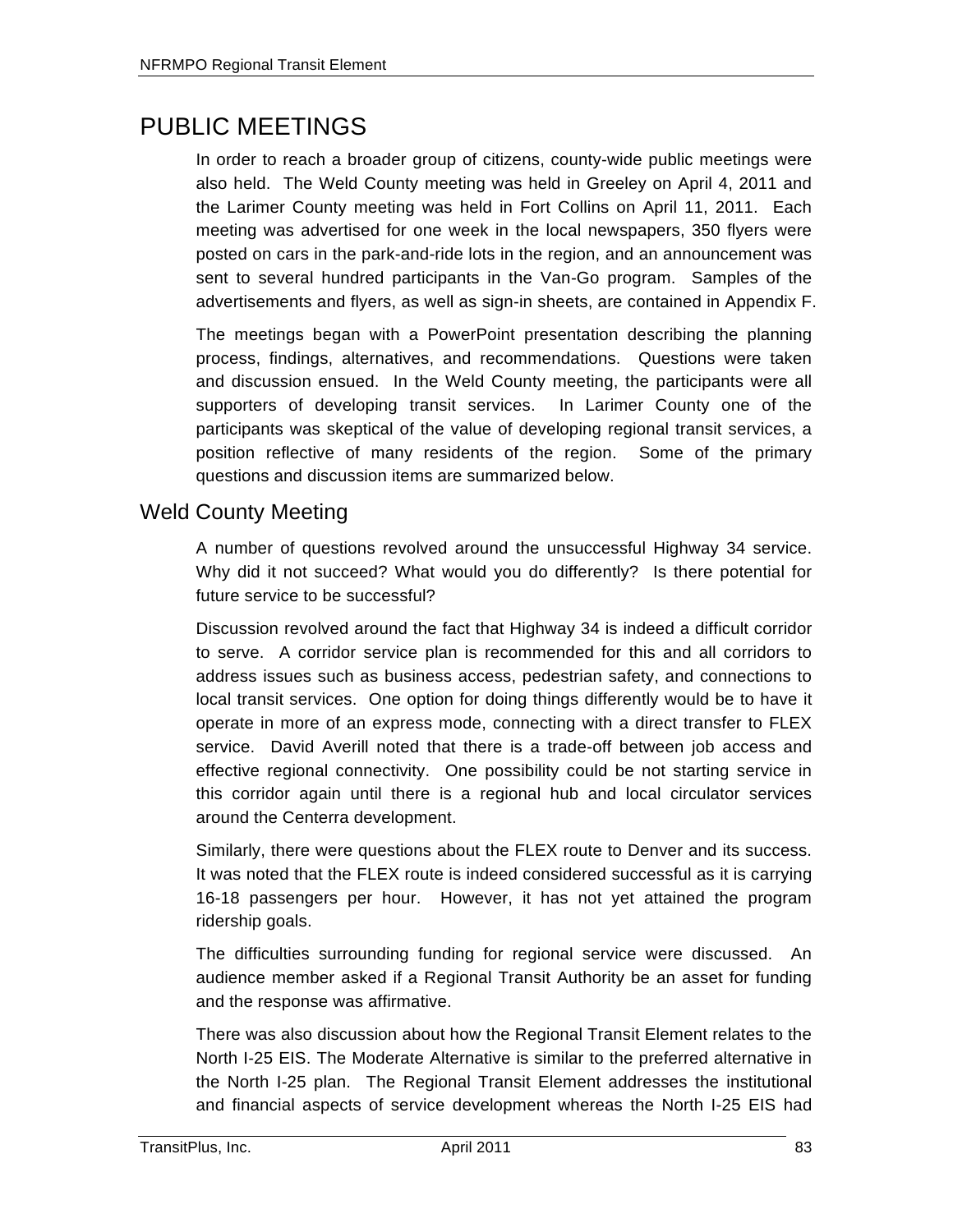more of a planning focus on overall travel needs and the ways to accommodate those needs.

A member of the audience also commented on the importance of citizens in local communities, the bus drivers, and advisory groups to be involved as regional services are developed.

#### Larimer County Meetings

There were participants at both a 4:30 and 6:00 PM meeting. The following summarizes discussion at these meetings.

The 4:30 meeting had the broadest range of views, from rail advocates (seven participants self-identified as rail advocates) who would prefer a more aggressive plan to citizens who question the investment in transit services that would serve a relatively small portion of the population. There were individuals in both meetings supporting the general development of transit services and those who self-identified as supporting ways to decrease carbon emissions.

Several questions revolved around the North I-25 EIS and the relationship of the Regional Transit Element to the North I-25 plan. Why does the North I-25 EIS include an 8-lane freeway before commuter rail? Even with commuter rail, there remain rail capacity



issues that have not been adequately addressed. This is especially true if Burlington continues to run freight on the line. David Averill explained the logic behind the decisions based on his participation in the North I-25 planning process.

There was a lively discussion among participants as one gentleman asked how many people go to Denver daily and wondered why 100% of the citizens should help to pay for service that benefits 5% of the population. Discussion among participants ranged from the benefits of transit service to those who don't ride as others are not on the roads to how this issue is similar to that of school funding. All residents pay to support schools whether or not they have children in schools There were concerns expressed about the negative effects of buses on neighborhoods and others who felt closeness of bus service to neighborhoods